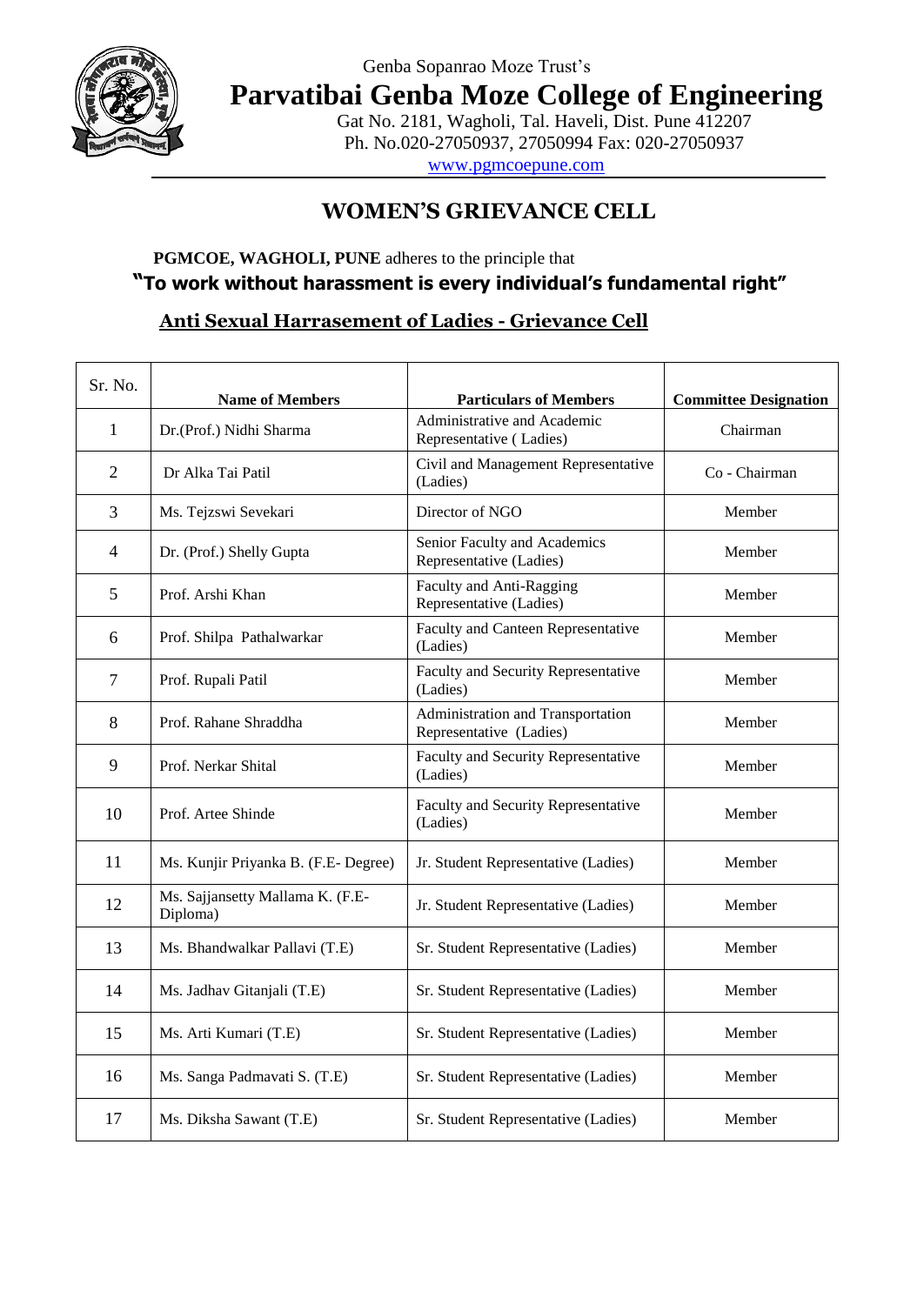

**Parvatibai Genba Moze College of Engineering**

Gat No. 2181, Wagholi, Tal. Haveli, Dist. Pune 412207 Ph. No.020-27050937, 27050994 Fax: 020-27050937 www.pgmcoepune.com

## **Objectives of the Grievance Cell:**

- To consider the complaints of grievances from female teaching staff and girl students.
- To investigate all the complaints/charges thoroughly and professionally within stipulated time.
- To ensure confidentiality and time bound response to the complaints and build confidence about impartially.
- To undertake motivational and developmental activities for female staff and girl students.
- To sensitize girl students about the demand of corporate life and work culture.

## **Role of the Grievance Cell:**

- The Grievance Committee shall consider all grievances submitted in writing by an individual regarding working conditions, eve teasing and any other alleged injustice done to female employee/girl students while discharging their duties/attending sessions at the Institute.
- The Grievance Committee shall have access to all files confidential or otherwise relevant to the individual's grievance.
- The office of the cell is an educational resource a well as a complaint center for the member of the campus community who has been sexually harassed;
- To advise complaints of the informal and formal means of resolution as specified by the cell.
- To ensure the fair and timely resolution of sexual harassment complaints.
- To provide information regarding counseling and support services on our campus.
- To ensure that student, faculty and staff are provided with current and comprehensive materials on sexual harassment and assault.
- To promote awareness about sexual harassment through educational initiatives that encourages and fosters an respectful work and fosters a respectful work and learning environment.

The cell wants to inform the campus community of their right to a respectful work and learning environment. It believes that if we practice respect, exercise empathy through our interactions with the other so that we do not hurt anyone though what we say or do then we can create a campus that is free of sexual harassment and violence. Simple respect for all on the campus community is thus the focal point.